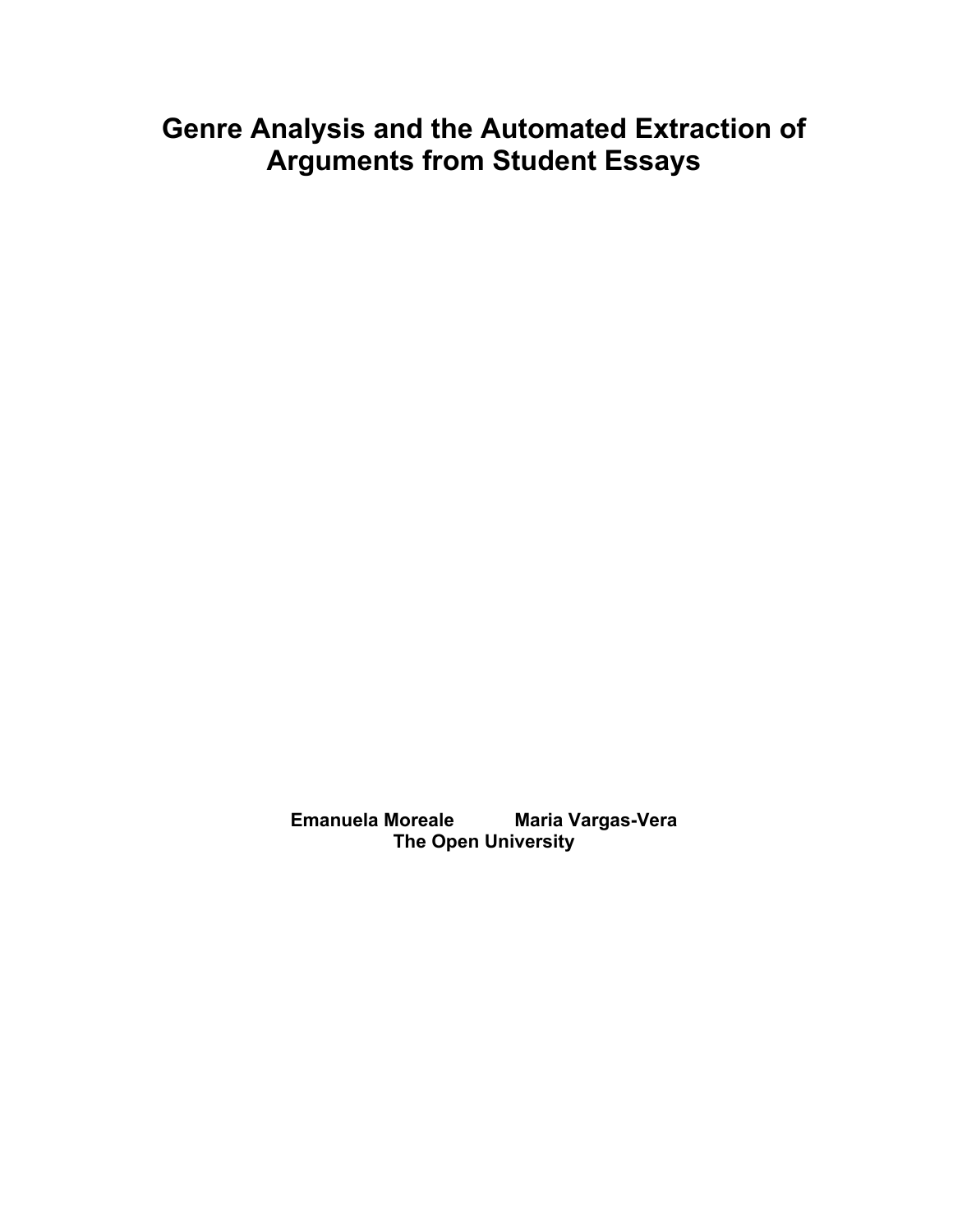# **Genre Analysis and the Automated Extraction of Arguments from Student Essays**

Emanuela Moreale e.moreale@open.ac.uk m.vargas-vera@open.ac.uk Maria Vargas-Vera Knowledge Media Institute (KMi), The Open University, Milton Keynes, England

## **Abstract**

A full understanding of text is out of reach of current human language technology. However, a shallow Natural Language Processing (NLP) approach can be used to provide automated help in the assessment of essays: our approach uses genre, cue phrases and a set of patterns. Cue phrases, with their associated semantics, are used in conjunction with patterns to identify categories of argumentation partly derived from research in metadiscourse in the academic paper genre.

In this paper, we describe an approach for automated extraction of arguments from student essays as a basis for their assessment in a formative as well as a summative sense. We introduce our own essay argumentation schema and show how we arrived at this categorisation. We also introduce "student essay viewer", a tool that allows tutors and students to visualise argumentation in a student essay and may therefore be useful in aiding assessment and providing feedback to students.

# **Introduction**

Extraction of arguments from documents is an interesting problem in natural language research and it has many potential applications, ranging from text classification and document summarisation to the semantic web. For instance, document summarisation could improve the performance of search engines dramatically: by allowing searching the summary of a document (rather than its full text), it would enable focusing on relevant documents and skipping the irrelevant information currently obtained by keyword-based search engines.

Previous research into identification of arguments in research papers has relied on a conceptualisation of academic paper structure. These approaches typically expect a paper to contain an introduction and a results section and employ some heuristics to identify relevant parts of a research paper, such as paper contributions and background knowledge. However, our student essays domain is presenting us with a somewhat different challenge. In fact, while containing background and approach comparisons, student essays usually do not contain original contributions to knowledge. More importantly, their structure is less predictable than that of an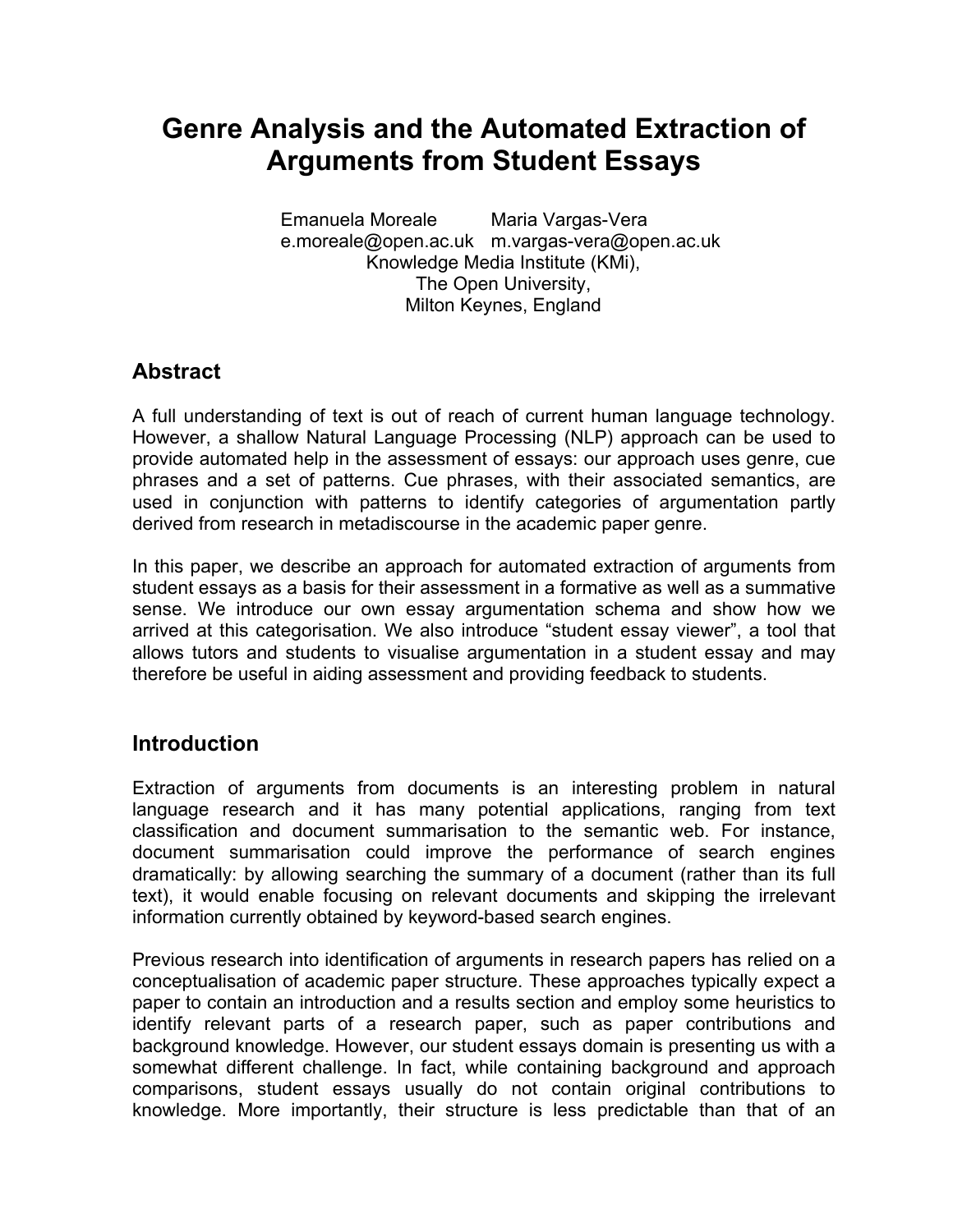academic paper and cannot therefore be totally relied upon in devising a strategy for argument extraction.

In this paper, we present a categorisation suitable for student essays. We also present the "student essay viewer", a prototype tool for the extraction of arguments from student essays. We claim that a visualisation of the arguments presented in student essays could benefit both tutors and students. On the one hand, it would enable time-constrained tutors to easily locate the most "interesting" (argumentationrich) parts of student essays, allowing them to determine if the essay covers the required "points" and probably spot correlations between highlighted parts. On the other hand, such a visualisation could help students "see" if their essay contains enough of the expected type of argumentation.

The main contribution of this paper is the categorisation for student essays. We analysed several essays looking for clues of important argumentation and thus derived our "first-stab" categorisation. We then reviewed this categorisation and compared it to several annotation schemes for academic research papers. The following rationalisation step (with the re-grouping or renaming of some categories) resulted in our final categorisation. Because it focuses on student essays, our categorisation omits categories that are not applicable to this domain. More details on our categorisation can be found in section 1.

The paper is organised as follows: section 1 discusses the research background on argumentation schemas in papers and argument modelling. It then introduces our own essay metadiscourse categorisation in the context of the reviewed background. Section 2 reports on our attempts at using existing annotation tools in our domain. Section 3 describes our proposed solution, illustrating the student essay viewer and its main characteristics. Section 4 analyses its potential role in assessment. Section 5 reports preliminary results and indicates future work. Finally, section 6 presents our conclusions.

### **1. Argument Modelling in Papers**

Relevant research background spans from articles on argumentation in research papers to knowledge representation tools supporting the construction of rhetorical arguments.

An important strand of research has focused on paper structure, producing metadiscourse taxonomies applicable to research papers. In his CARS model (Table 1), Swales (Swales, 1990) synthesised his findings that papers present three moves: authors first establish a territory, then a niche and finally they occupy this niche. Although his analysis targeted only the introductory part of an academic research paper, his model has nevertheless been influential.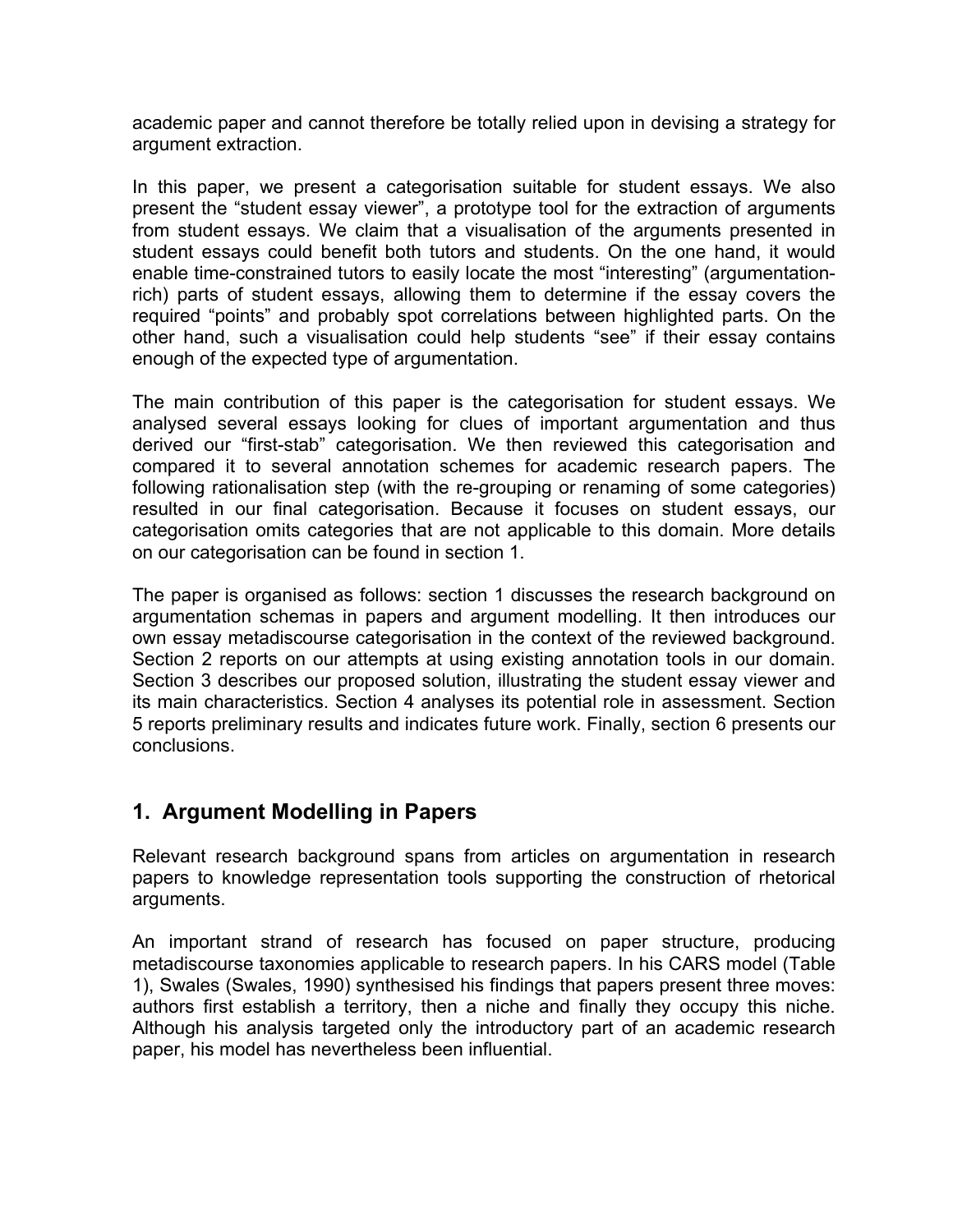|                           | Move 1: Establishing a Territory    |                                                        |  |  |  |
|---------------------------|-------------------------------------|--------------------------------------------------------|--|--|--|
| Step 1                    | <b>Claiming Centrality</b>          | Recently, there has been wide interest in              |  |  |  |
| Step 2                    | <b>Making Topic Generalisations</b> | A standard procedure for assessing has been            |  |  |  |
| Step 3                    | Reviewing Items of Previous         | Verbs like show, demonstrate, establish                |  |  |  |
|                           | Research                            |                                                        |  |  |  |
|                           | Move 2: Establishing a Niche        |                                                        |  |  |  |
| Step 1a                   | Counter-claiming                    | Negative or quasi negative quantifiers (no, little);   |  |  |  |
| Step 1b                   | Indicating a gap                    | Lexical negation (verbs like fail or lack, adjectives  |  |  |  |
| Step 1c                   | Question-raising                    | like <i>misleading</i> ); negation in the verb phrase, |  |  |  |
| Step 1d                   | Continuing a tradition              | questions, expressed needs/desires/interests (The      |  |  |  |
|                           |                                     | differences need to be analysed), logical              |  |  |  |
|                           |                                     | conclusions, contrastive comments and problem-         |  |  |  |
|                           |                                     | raising                                                |  |  |  |
| Move 3: Occupying a Niche |                                     |                                                        |  |  |  |
| Step 1a                   | Outlining purposes                  | This, the present, we, reported, here, now, I, herein  |  |  |  |
| Step 1b                   | Announcing present research         |                                                        |  |  |  |
| Step 1c                   | Announcing principal findings       | The purpose of this investigation is to                |  |  |  |
| Step 1d                   | Indicating RA structure             | The paper is structured as follows                     |  |  |  |

#### **Table 1 - Swales's CARS model**

Others (Teufel *et al*., 1999) extended Swales's *CARS* model by adding new moves to cover the other paper sections. Given their focus on automatic summarisation, their annotation schema aims to mark the main element in a research paper: its purpose in relation to past literature. They classify sentences into background, other, own, aim, textual, contrast and basic categories.

|  | Table 2 - Teufel's Annotation Scheme - slightly modified from [2] |  |  |
|--|-------------------------------------------------------------------|--|--|
|  |                                                                   |  |  |

| <b>BACKGROUND</b> | Statements describing some (generally-accepted) background<br>knowledge                                   |  |  |
|-------------------|-----------------------------------------------------------------------------------------------------------|--|--|
| <b>OTHER</b>      | Sentences presenting ideas attributed to some other specific<br>piece of research outside the given paper |  |  |
| <b>OWN</b>        | Statements presenting the author's own new contributions;                                                 |  |  |
| <b>AIM</b>        | Sentences describing the main research goal of the paper;                                                 |  |  |
| <b>TEXTUAL</b>    | Statements about the textual section structure of the paper;                                              |  |  |
| <b>CONTRAST</b>   | Sentences contrasting own work to other work;                                                             |  |  |
| <b>BASIS</b>      | Statements to the effect that current work is based on some other                                         |  |  |
|                   | work or uses some other work as its starting point;                                                       |  |  |

The authors claim that this methodology could be used in text summarization, since automatic text summarization requires finding important sentences in a source text by determining their more likely argument role. However, theirs is not an implemented system. Their experiments in manual annotation showed that their annotation schema can be successfully applied by human annotators.

Hyland (Hyland, 1998) describes a metadiscourse schema that distinguishes between textual and interpersonal types in academic texts (Table 3). Textual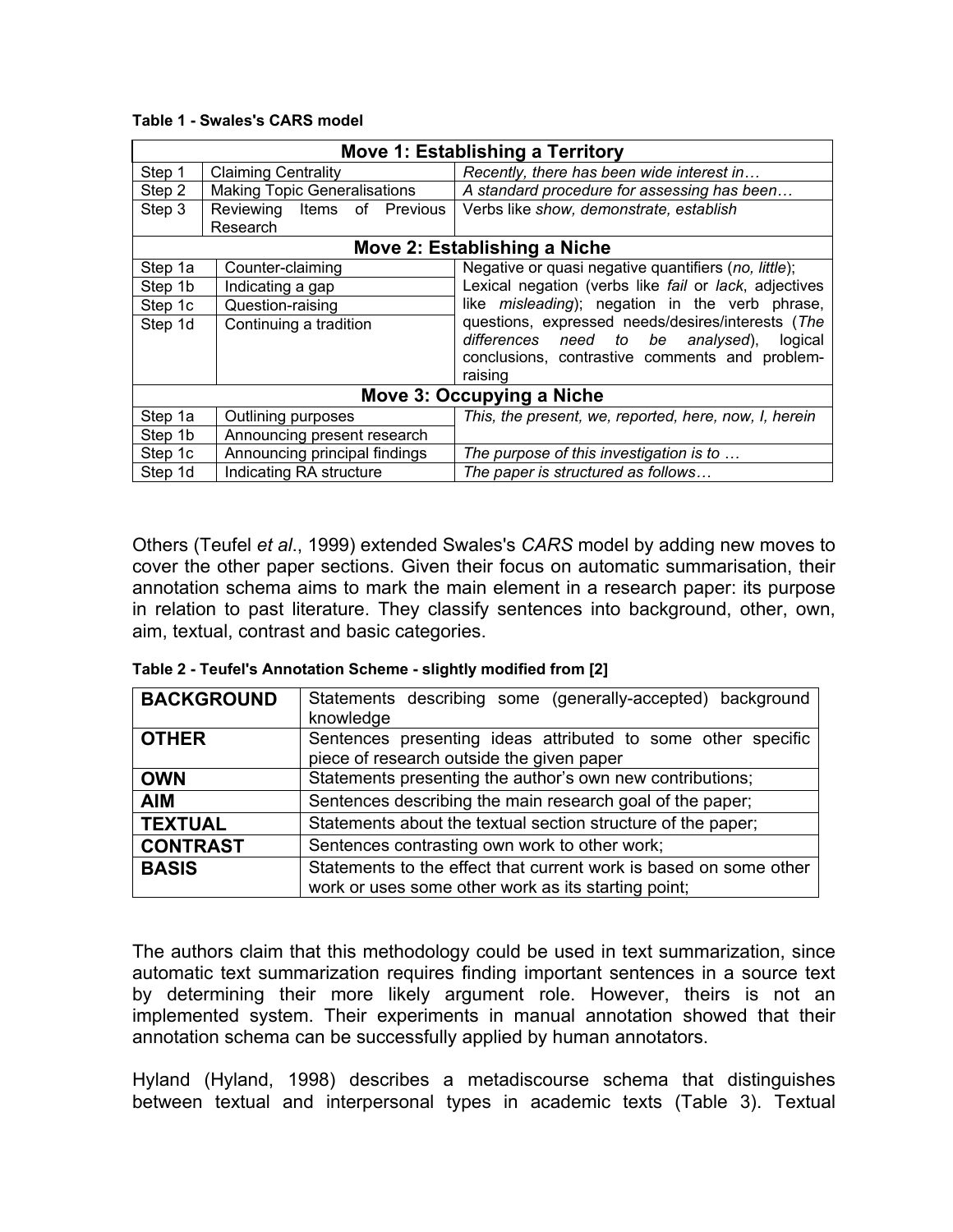metadiscourse refers to devices allowing the recovery of the writer's intention by explicitly establishing preferred interpretations; they also help form a convincing and coherent text by relating individual propositions to each other and to other texts. Interpersonal metadiscourse alerts readers to the author's perspective towards both the information and the readers themselves: it therefore expresses a writer's *persona*.

| Category                           | <b>Function</b>                                    | <b>Examples</b>                                 |  |  |  |
|------------------------------------|----------------------------------------------------|-------------------------------------------------|--|--|--|
| Textual Metadiscourse              |                                                    |                                                 |  |  |  |
| Logical<br>connectives             | express semantic relation between main clauses     | but,<br>therefore,<br>In addition,<br>thus, and |  |  |  |
| Frame<br>markers                   | explicitly refer to discourse acts/text stages     | Finally, to repeat, our aim<br>here, we try     |  |  |  |
| Endophoric<br>markers              | refer to information in other parts of the text    | Noted above, see Fig 1, table<br>2, below       |  |  |  |
| Evidentials                        | refer to source of information from other texts    | According to $X / Y$ , 1990 / Z<br>states       |  |  |  |
| Code glosses                       | help reader grasp meanings of ideational material  | Namely / eg / in other words /<br>such as       |  |  |  |
| <b>Interpersonal Metadiscourse</b> |                                                    |                                                 |  |  |  |
| Hedges                             | Withhold writer's full commitment to statements    | Might, perhaps, it is possible,<br>about        |  |  |  |
| Emphatics                          | Emphasise force of writer's certainty in message   | In fact, definitely, it is clear,<br>obvious    |  |  |  |
| Attitude<br>markers                | Express writer's attitude to prepositional content | Surprisingly, I agree, X claims                 |  |  |  |
| Relational<br>markers              | Explicitly refer to/build relationship with reader | Frankly, note that, you can<br>see see          |  |  |  |
| Person<br>markers                  | Explicitly reference to author(s)                  | I, we, my, mine, our                            |  |  |  |

Another strand of research has focused on supporting construction of rhetorical arguments and tools for "making thinking visible" and help with essay writing (Sharples and O'Malley, 1988). Both Belvedere (Suthers *et al*., 1995) and SenseMaker (Bell, 1996) are about the development of scientific argumentation skills in unpracticed beginners and focus on rhetorical relations between propositions. These are modelled mainly as consisting of evidence, claims and explanations. Such an approach would not be suitable in our case, since we are trying to model generic (not simply scientific) student argumentation at undergraduate and graduate level.

Given these premises, we decided to base our categorisation on a generic ontology for scholarly discourse. We looked at *ScholOnto*, a project aiming to model arguments in academic papers and to devise an ontology for scholarly discourse Buckingham Shum *et al.*, 2002). As part of their project, they have produced ClaiMaker, a tool to manually enter (also visualise and search for) claims found in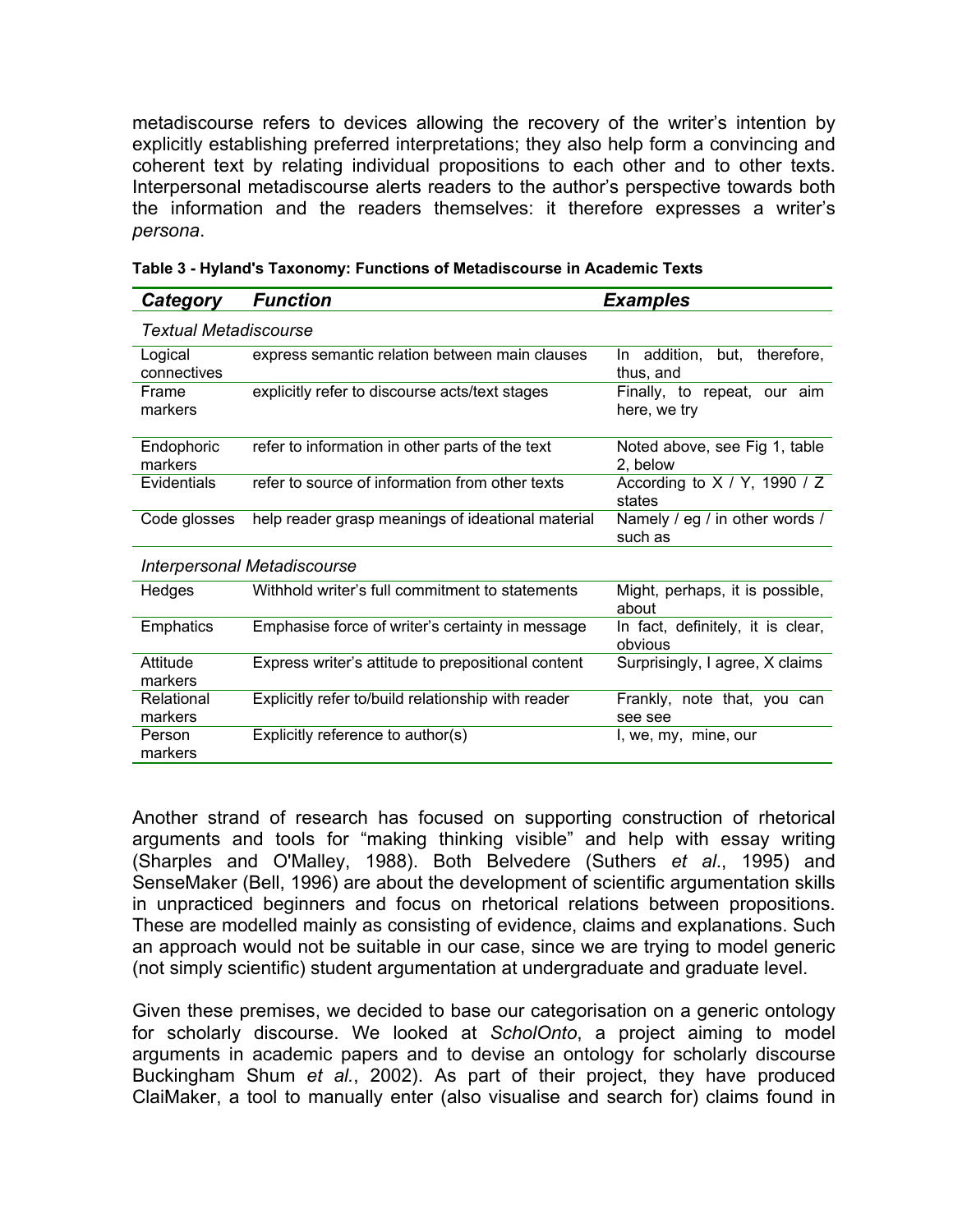research papers. ClaiMaker claims are classified as general, problem-related, taxonomic, similarity or causal.

| Table 4 - Rhetorical Relations Used in ClaiMaker |  |
|--------------------------------------------------|--|
|--------------------------------------------------|--|

| <b>Link Type</b>                           | Link                                                        |  |
|--------------------------------------------|-------------------------------------------------------------|--|
| General                                    | Is about, uses / applies / is enabled by,                   |  |
| various useful links                       | improves on, impairs, other link                            |  |
| <b>Problem-related</b>                     |                                                             |  |
| Links to connect to concepts that are      | Addresses                                                   |  |
| research problems                          | Solves                                                      |  |
| <b>Supports / Challenges</b>               |                                                             |  |
| Links to use for connecting evidence and   | Proves, refutes, is evidence<br>for. is                     |  |
| arguments to concepts that<br>are          | evidence against, aggress with, disagrees                   |  |
| hypotheses or positions taken by<br>the    | with, is consistent with, is inconsistent with              |  |
| author                                     |                                                             |  |
| <b>Similarity</b>                          | Is identical to, is similar to, is analogous to,            |  |
| Links to tie together similar concepts, or | shares issues with, is different to, is the                 |  |
| concepts to be specified as different      | opposite of, has nothing to do with, is not<br>analogous to |  |
| Causal                                     |                                                             |  |
| Links to tie up causes and effects, or     | Predicts, envisages, causes, is capable of                  |  |
| indicate that certain conditions have been | causing, is prerequisite for, is unlikely to                |  |
| eliminated as possible causes              | affect, prevents                                            |  |
|                                            |                                                             |  |

ClaiMaker is mainly meant for academic papers: it sees an academic research paper as a set of inter-linked parts; also, statements in one paper are manually linked with statements in others, leading to a network of cross-referring claims being gradually constructed. Our motivation, however, is different, because we are dealing with (mainly individual) student essays, from which we want to extract arguments in an automated way. Although automated extraction of arguments is a difficult problem, we believe that a shallow analysis of the text can still give us clues about arguments in student essays.

As a first step in our research, we identified categories of possible arguments in a student essay. Our categorisation is mainly based on a preliminary manual analysis of essay texts, with some categories derived from ClaiMaker. Some input came from the categorisations described earlier.

Our bottom-up approach initially yielded the following argumentation categories: **definition**, **comparison**, **general**, **critical thinking**, **reporting**, **viewpoint**, **problem**, **evidence, causal, taxonomic, content/expected** and **connectors.** Some categories have subcategories: e.g. *connectors* has the following subcategories: topic introduction, inference, contrast, additive, support, reformulation and summative.

A review of this categorisation prompted us to reduce the number of categories (visualisation problems, cognitive overload). We therefore grouped some related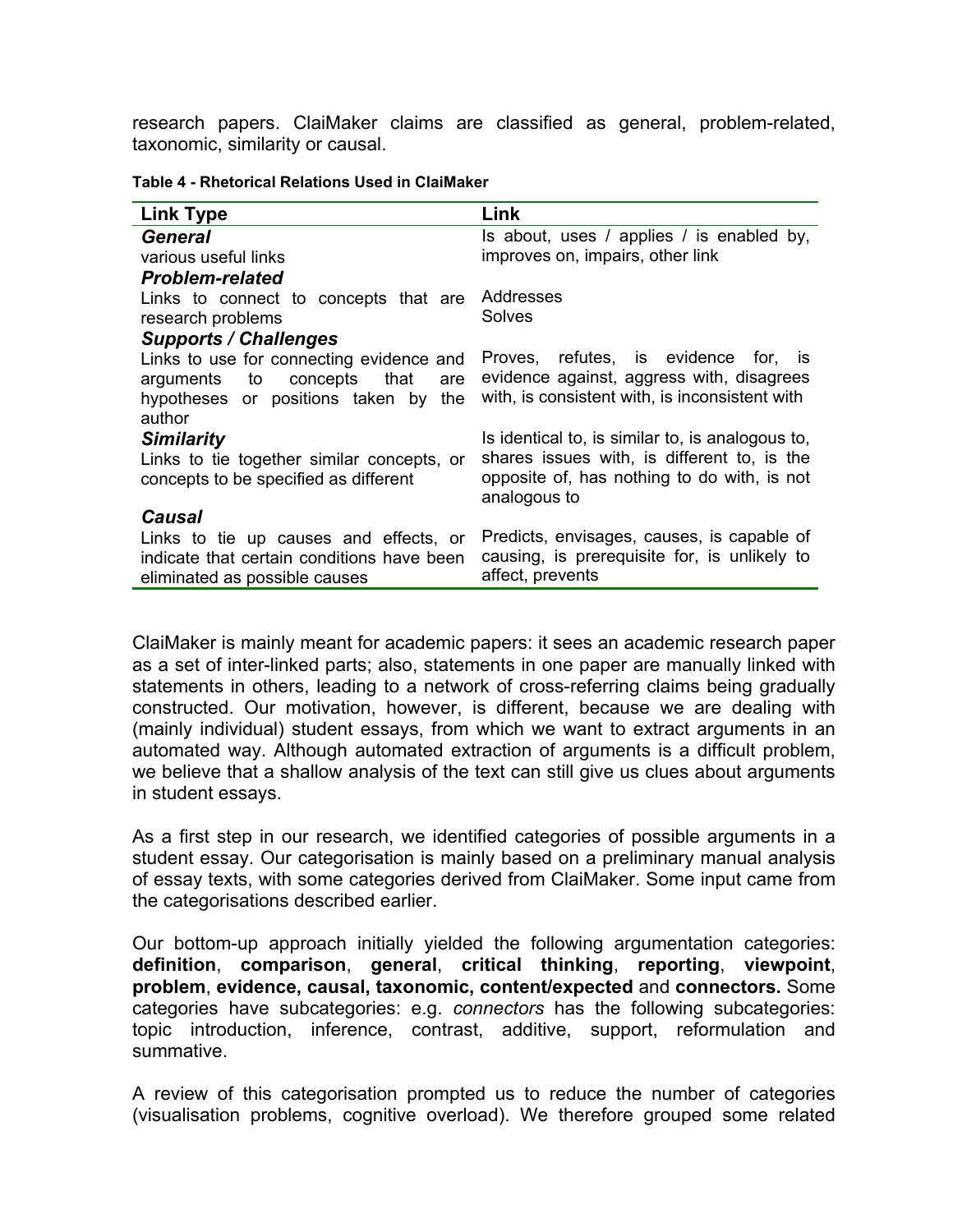categories and turned them into subcategories of a new category (for instance: evidence, causal and taxonomic categories became subcategories of a new "Link" category). By making them subcategories, rather than merging them, we will still be able to visualise them separately, should the need arise. Moreover, a review of cue phrases in the viewpoint category showed a clear affinity with positioning (the new name for "critical thinking"): so we placed this under "positioning". Our revised categorisation also sees comparison as a subcategory of definition (the other subcategory being "is about"), because we often define a concept by comparing and contrasting it with other items. The rationalisation process led to our final student essay categorisation: **definition, reporting, positioning, strategy, problem, link, content/expected, connectors** and **general**.

| Category           | <b>Description</b>                                                                                                                                                | <b>Cue phrases</b> (examples)                                                                                  |
|--------------------|-------------------------------------------------------------------------------------------------------------------------------------------------------------------|----------------------------------------------------------------------------------------------------------------|
| <b>DEFINITION</b>  | Items relating to the definition of a term.<br>Often towards the beginning.<br>IS ABOUT, COMPARISONS                                                              | is about, concerns, refers<br>to, definition; is the same;<br>is similar /analogous to;                        |
| <b>REPORTING</b>   | Sentences describing other research in<br>neutral way                                                                                                             | "Y<br>discusses",<br>"X<br>suggests", "Z warns"                                                                |
| <b>POSITIONING</b> | Sentences critiquing other research<br><b>VIEWPOINTS</b>                                                                                                          | "I accept", "I am unhappy<br>with", "personally";                                                              |
| <b>STRATEGY</b>    | Explicit statements about the method or<br>the textual section structure of the<br>essay                                                                          | "I will attempt to", "in<br>section 2"                                                                         |
| <b>PROBLEM</b>     | indicating<br>Sentences<br>а<br>gap<br>or<br>question-raising,<br>inconsistency,<br>counter-claiming                                                              | "There are difficulties", "is"<br>problematic", "impossible<br>task", "limitations"                            |
| <b>LINK</b>        | Statements indicating how categories of<br>concepts relate to others<br>TAXONOMIC, EVIDENCE, CAUSAL                                                               | "subclass of", "example of",<br>"would seem to confirm",<br>"has caused"                                       |
| CONTENT/           | Any concept that the tutor expects                                                                                                                                | Essay-dependent                                                                                                |
| <b>EXPECTED</b>    | students to mention in their essay.<br>Tutor-editable                                                                                                             |                                                                                                                |
| <b>CONNECTORS</b>  | Links between propositions may serve<br>different purposes (topic introduction,<br>support, inference, additive, parallel,<br>summative, contrast, reformulation) | "With regard to", "As to",<br>"Therefore", "In fact", "In<br>addition",<br>"Overall",<br>"However", "In short" |
| <b>GENERAL</b>     | Generic association links                                                                                                                                         | "is related to"                                                                                                |

**Table 5 - Our Detailed Taxonomy for Argumentation in Student Essays** 

Compared to Teufel's annotation scheme, our schema lacks an AIM category. This is because it seems less applicable to student essays: after all – it is hoped! – all student essays aim to answer the essay question. Similarly, we do not distinguish between OTHER and OWN (in Teufel's terms): this distinction, which Teufel reports to have caused problems to human annotators of research papers, is irrelevant in our domain. On the other hand, the content/expected category has no obvious counterpart in other categorisations, since it is a student essay-specific category comprising cue phrases identifying content that the tutor expects to find in the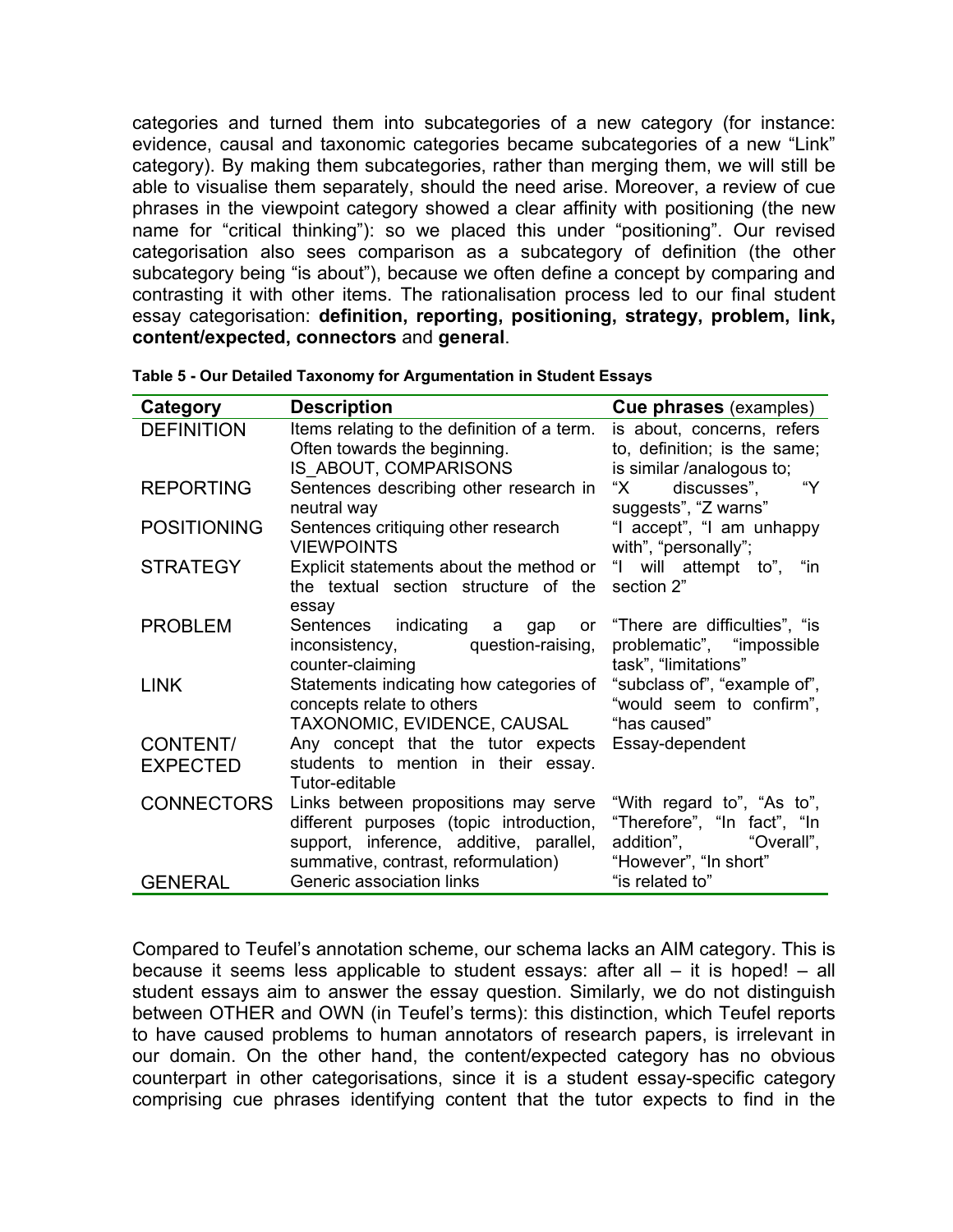student essay. Overall, there are remarkable similarities across the taxonomies introduced so far (Table 6).

| <b>Relationship to Other Categorisations</b><br><b>Category Name</b> |                                          |                 |
|----------------------------------------------------------------------|------------------------------------------|-----------------|
| <b>DEFINITION</b>                                                    | • ClaiMaker: is about                    |                 |
| <b>COMPARISON</b>                                                    | • Teufel's CONTRAST                      |                 |
| <b>REPORTING</b>                                                     | • Swales: Move 1, Step 3;                |                 |
|                                                                      | • Teufel: OTHER;                         |                 |
|                                                                      | • Hyland: EVIDENTIALS                    |                 |
| <b>POSITIONING</b>                                                   | • Swales: Move 2 (Establishing a Niche); |                 |
|                                                                      | • Teufel's CONTRAST;                     |                 |
|                                                                      | • Hyland: Emphatics,                     | Hyland:         |
|                                                                      | Attitude markers,                        | Interpersonal   |
|                                                                      | Person markers                           | Metadiscourse   |
| <b>VIEWPOINT</b>                                                     | • Hyland: Hedges                         |                 |
| <b>STRATEGY</b>                                                      | • Swales: Purpose: M3, S1a;              |                 |
|                                                                      | Structure: M3, S1d                       |                 |
|                                                                      | • Teufel: TEXTUAL;                       |                 |
|                                                                      | • Hyland: Endophoric markers             |                 |
| <b>PROBLEM</b>                                                       | • Swales: Move 2 (Establishing a Niche)  |                 |
| <b>TAXONOMIES</b>                                                    | • ClaiMaker: Taxonomic                   |                 |
| <b>EXPECTED/</b>                                                     |                                          |                 |
| <b>CONTENT</b>                                                       |                                          |                 |
| <b>CONNECTORS</b>                                                    | • Hyland: Logical Connectives,           | Hyland: most of |
|                                                                      | Frame Makers,                            | Textual         |
|                                                                      | Code glosses                             | Metadiscourse   |
| <b>GENERAL</b>                                                       | • ClaiMaker: General link type           |                 |
|                                                                      | (except is about)                        |                 |

**Table 6 - Main Relationships of Our Essay Metadiscourse Taxonomy to Other Categorisations** 

# **2. Analyzed Solutions / Strategy**

We first analysed how natural language processing (NLP) techniques may help in automated claim extraction. We experimented with Gate (Maynard *et al*., 2002), an open architecture for language engineering providing an infrastructure for developing and deploying software components that process human language. Gate recognises entities (e.g. people, organisations, dates, money and locations) in ASCII or HTML documents through gazetteers and grammar rules written in Jape (a language for defining regular expressions). At first, we thought that Gate might be used for finding arguments in an essay. However, we found that, while a good tool for developers, Gate is too difficult for tutors to use themselves, as they are not skilled knowledge engineers. Since our aim is to provide a tool that is easy to use, we had to look for alternative solutions.

We therefore tested the suitability of information extraction tools for pattern identification in student essays. *MnM* [Vargas-Vera et al., 2002] is an in-house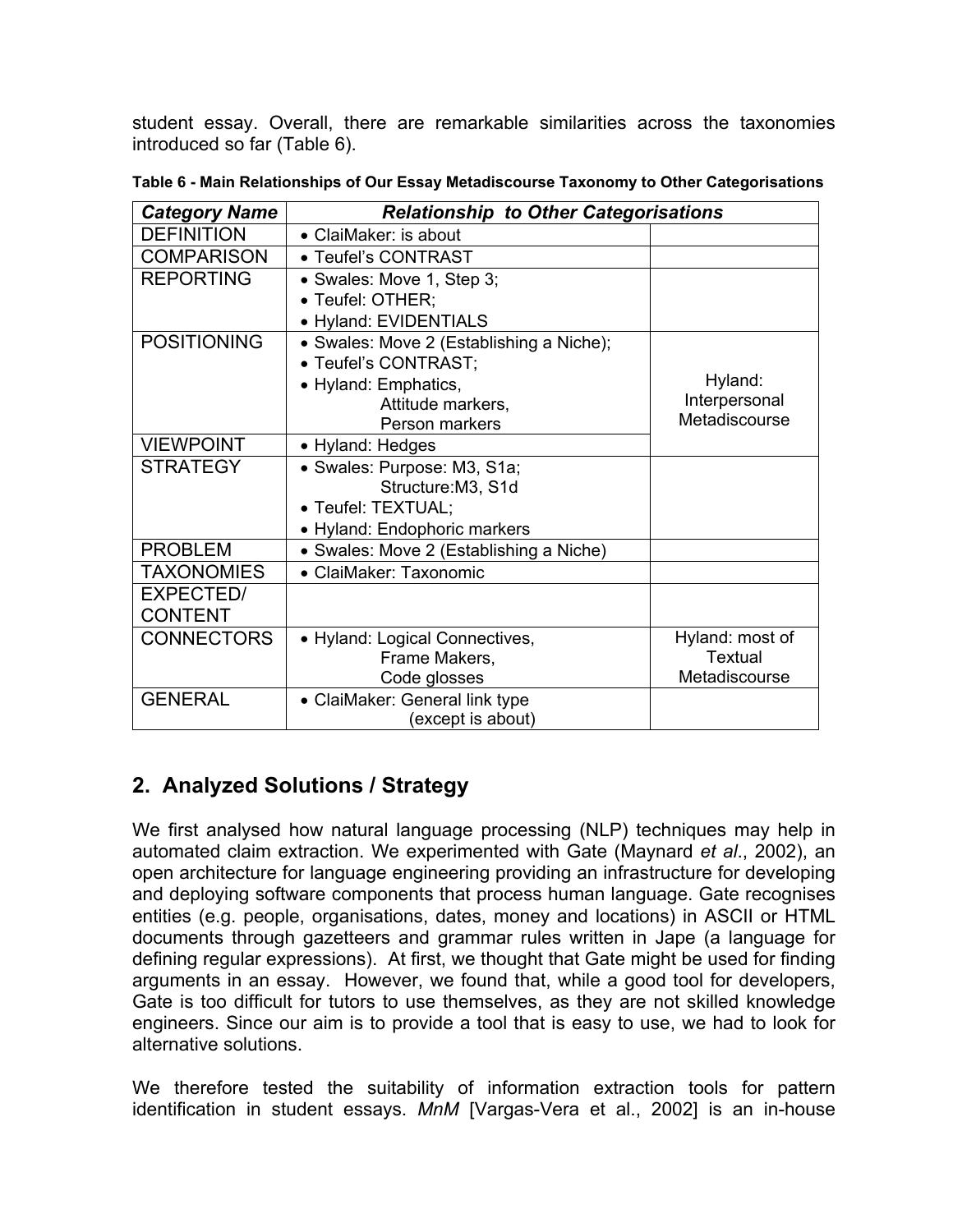annotation tool for semi-automated support in marking up webpages with semantic content. MnM integrates a web browser with an ontology editor and provides APIs to link to ontology servers and integrate with information extraction tools. MnM currently uses an information extraction plug-in, Amilcare, which learns patterns from a training corpus. During the learning phase, Amilcare preprocesses texts using Annie, a shallow information extraction system included in Gate (www.gate.ac.uk). Annie performs text tokenisation (segmenting texts into words), sentence splitting (identifying sentences), part of speech tagging (lexical disambiguation), gazetteer lookup (dictionary lookup) and named entity recognition (recognition of people/organization names, dates, etc.). Amilcare then induces rules for information  $\overline{\text{extraction}}$  using a learning system based on LP<sup>2</sup>, a covering algorithm for supervised learning of information extraction rules derived from Lazy-NLP (Ciravegna, 2001a; Ciravegna, 2001b). This is a wrapper induction methodology (Kushmerick et al. 1997) that, unlike other wrapper induction approaches, uses linguistic information in the rule generalisation process. The learning system first induces wrapper-like rules that make no use of linguistic information, where rules are sets of conjunctive conditions on adjacent words. The linguistic information provided by Annie is then used to create generalised rules: conditions on words are substituted with conditions on the linguistic information (e.g. condition matching on either the lexical category or the class provided by the gazetteer).

Although information extraction tools are intuitively very appealing for finding patterns, we found that such tools work best in narrow domains such as job listings. This is because, in narrow domains, it is easy to define in advance templates containing concepts and relations between them. For instance, in the case of a *visiting event*, we can safely assume that visitor, date of visit and place visited will be of interest. However, in our "students essay'' domain, we cannot anticipate which concepts/relations students are going to use. Thus, information extraction techniques do not seem the most appropriate solution in the student essay scenario.

# **3. Proposed Solution**

We therefore propose to find claims in student essays by using an approach that combines cue phrases with a set of patterns. We started off by defining gazetteers of cue phases and patterns written as regular expressions. The set of patterns were organised based on our categories (Table 5).

The proposed architecture of our system comprises: interface, segmentation, categorization and annotation modules.

- The interface is a window menu interface.
- The segmentation module obtains segments of student essays by using a library of cue phrases and patterns.
- The categorisation component classifies the segments as one of our categories.
- The annotation module annotates relevant phrases as belonging to one of our defined categories. These annotations are saved as semantic tags. Future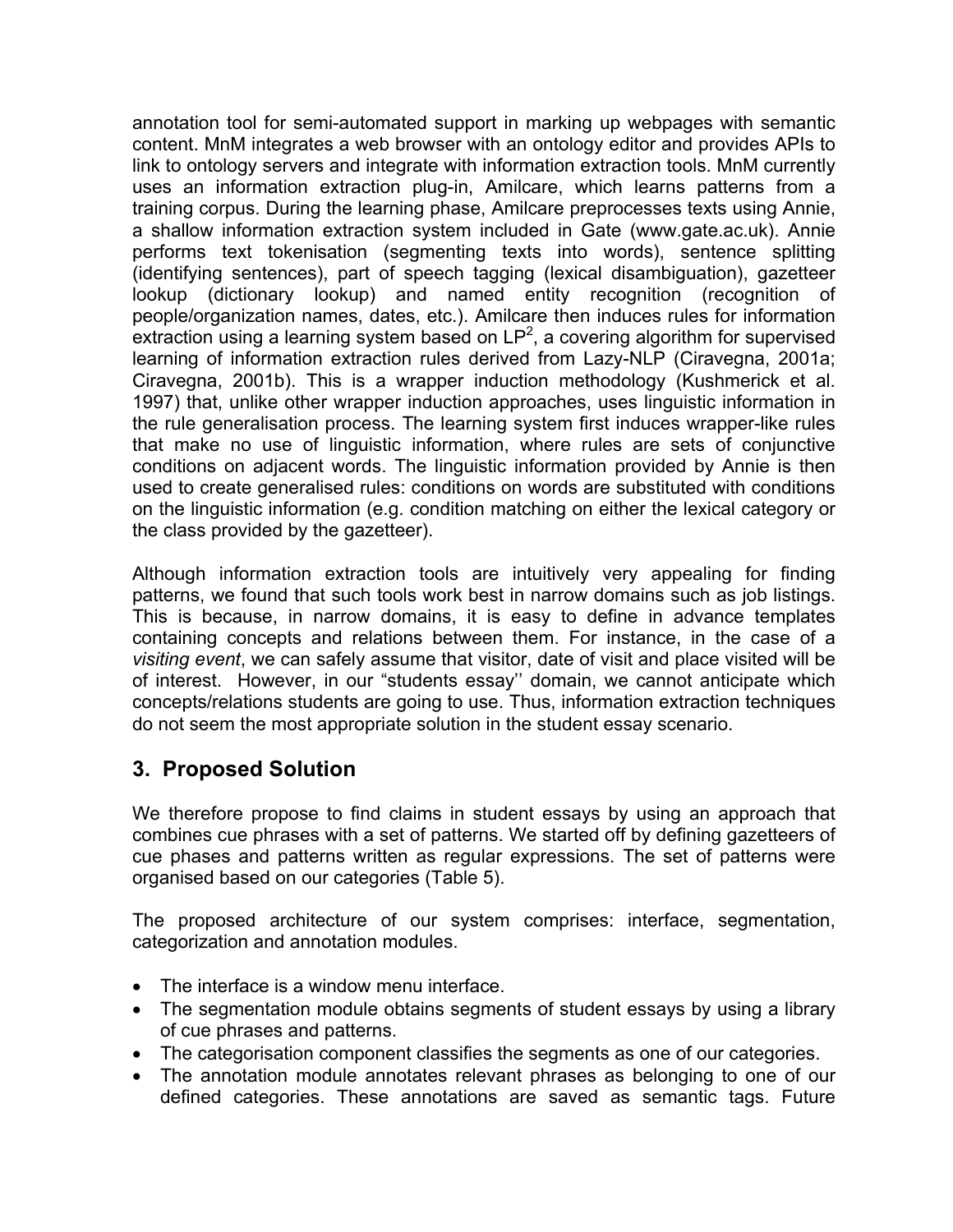implementation of the student viewer could use machine learning for learning cue phrases.

We have called our tool *Student Essay Viewer (SEV)*. One purpose of visualising instances of our argumentation categories within an essay is to give a visual representation of argumentation within an essay, in a shallow version of "making thinking visible". The intuition is that essays with considerably more "highlighted text" contain considerably more argumentation – and actual "content" – and therefore attract higher grades than essays with little highlighting.

SEV represents a visual tool for tutors to use during assessment: they may refer to its automatic counts indicator, citation highlighting or simply use it to quickly gauge the amount and distribution of argumentation cues across an essay.

On the other hand, SEV can provide formative assessment to students. Thus, if students running the tool on their own essay notice that not much argumentation is found, they are well advised to "revise" their essays before submission, or they may get a low grade. Moreover, an improvement in the essay (more background and reasoned argumentation) should result in more highlighting. This may well increase motivation in some students.

| Student Essay Viewer - Microsoft Internet Explorer                                                                                                                                                                                                                                                                                                                                                                                                                                                                                                                                                                                                                                                                                                                                                                                                                                                                                                                                                                                                                                                                                                                |                                                             |                          | $\blacksquare\square$ x |  |  |
|-------------------------------------------------------------------------------------------------------------------------------------------------------------------------------------------------------------------------------------------------------------------------------------------------------------------------------------------------------------------------------------------------------------------------------------------------------------------------------------------------------------------------------------------------------------------------------------------------------------------------------------------------------------------------------------------------------------------------------------------------------------------------------------------------------------------------------------------------------------------------------------------------------------------------------------------------------------------------------------------------------------------------------------------------------------------------------------------------------------------------------------------------------------------|-------------------------------------------------------------|--------------------------|-------------------------|--|--|
| Ours O <sub>S</sub>                                                                                                                                                                                                                                                                                                                                                                                                                                                                                                                                                                                                                                                                                                                                                                                                                                                                                                                                                                                                                                                                                                                                               | $\cdot$ Hyland O $\circ$                                    | $\cdot$ Swales 0 $\circ$ |                         |  |  |
| An introduction to an area of study might begin with an attempt to define the nomenclature and to<br>grasp the concepts, parameters and principles of that field. But there are problems with this<br>approach. Even the guru Keegan complains that "human institutions do not fit easily into typologies".<br>And even if analysts can agree about defining "types" of educational provision, it does not follow that<br>the types within a particular definition have comparable characteristics. For example, the status, the<br>quality control, assessment procedures and the access to technology of "distance education" courses<br>provided by the Open University are very different to those provided to the huge numbers of rural<br>Chinese students at a Chinese University. I feel that, although both institutions can be defined as<br>offering types of "distance education" courses, given their great disparity, it would be neither<br>appropriate nor reliable to use them as equal representatives in a research cohort. In spite of these<br>difficulties, I will nevertheless attempt to summarise two terms used in Open and/or Distance |                                                             |                          |                         |  |  |
|                                                                                                                                                                                                                                                                                                                                                                                                                                                                                                                                                                                                                                                                                                                                                                                                                                                                                                                                                                                                                                                                                                                                                                   | Learning, and to provide two illustrative examples of both. |                          |                         |  |  |
| <b>LINK</b><br>problem                                                                                                                                                                                                                                                                                                                                                                                                                                                                                                                                                                                                                                                                                                                                                                                                                                                                                                                                                                                                                                                                                                                                            | <b>CATEGORY</b><br>problem                                  | <b>OCCURRENCES</b>       |                         |  |  |
| positioning                                                                                                                                                                                                                                                                                                                                                                                                                                                                                                                                                                                                                                                                                                                                                                                                                                                                                                                                                                                                                                                                                                                                                       | positioning                                                 | 2                        |                         |  |  |

**Figure 1 - Student Essay Viewer: displays all annotations in "Ours" categorisation (middle). Bottom: Automatic count indicator for each link type; Top: categorisation can be browsed**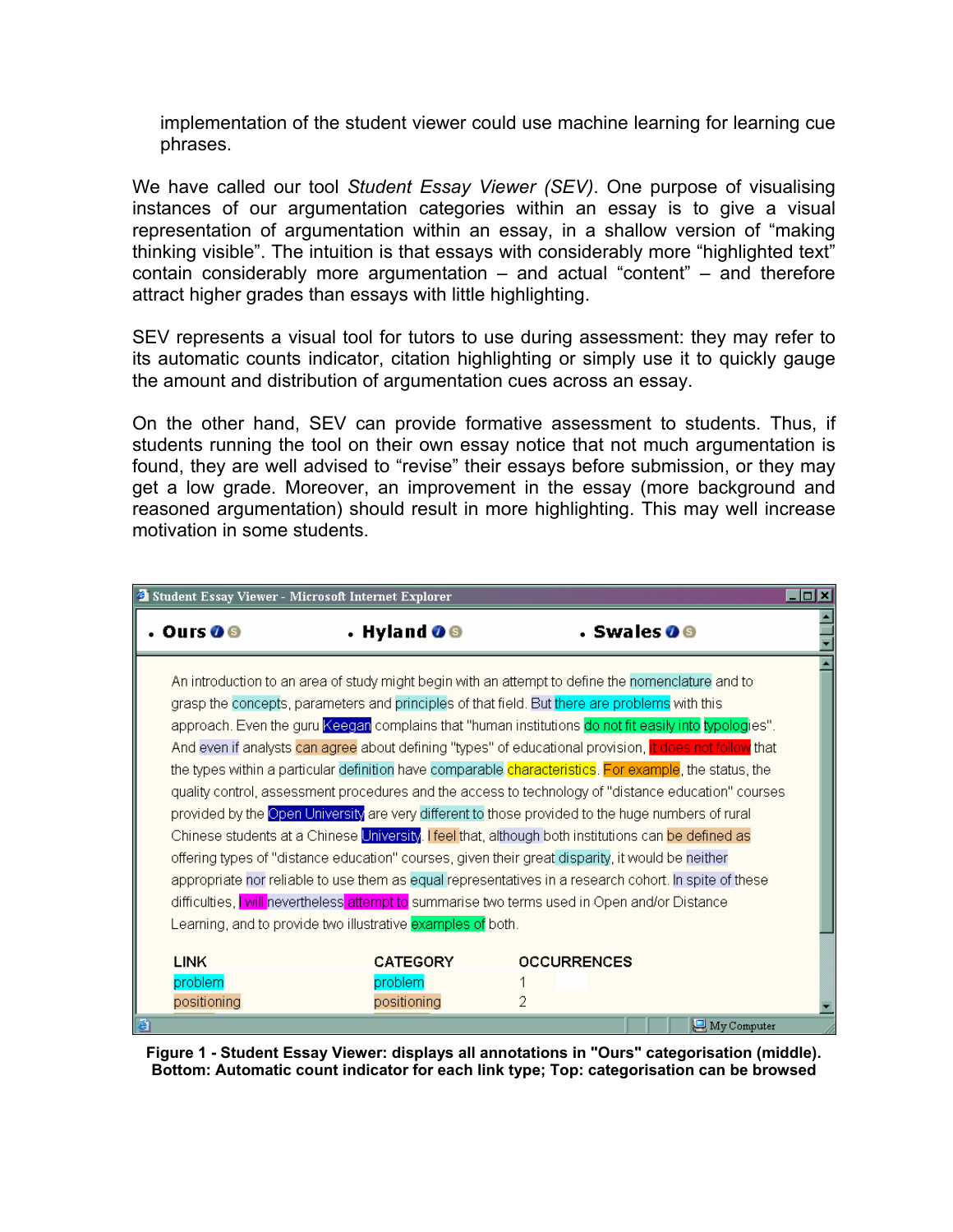SEV can visualise different argumentation categorisations. Currently, these are: our own categorisation, Hyland's and one derived from Swales. Categorisations can easily be extended.

SEV appears to the user as a simple "webpage". In its top part, the available argumentation categorisations can be explored. The bottom (main) part contains the essay: this is initially displayed without any annotations. However, when a category is selected, the annotations relating to this category are displayed. Selecting a whole categorisation causes annotations relating to all its categories to be displayed (each colour corresponding to a different category, Figure 1). Also, a count of links of each type is displayed for reference.

## **4. Student Essay Viewer and Assessment**

While SEV is not a standard marking tool, it can aid assessment by helping tutors quickly visualise the type (and amount) of argumentation it contains. Tutors are "essay experts": given an essay question, they approach the marking of an essay with a clear idea of what it should contain. SEV helps them quickly ascertain to what extent that essay matches their expectations. Also, SEV helps essay comparison in terms of argumentation (links), making marking less time-consuming.

SEV is based on some assumptions concerning the relationship between annotations and scores:

- 1) "Bad essays" generally have a lower number of annotations than better essays (i.e. are less "content-rich");
- 2) Critical analysis and background reviews are two essential elements in most essays. These annotations are expected to be the most important in terms of association with the essay score;
- 3) The relative importance of annotation categories within an essay may vary across essays types.

We decided to test our hypotheses by analysing a set of postgraduate essays from a previous computer-based assessment project at our university. We developed an annotation script and ran it over the set of essays: its output was used as data for our statistical investigation. Given time constraints (and the need to manually check over the annotations), we only analysed a first batch of 12 essays, belonging to 4 different assignments.

#### **4.1 Link Count and Score**

A correlation (r = 0.878; N=12; p<0.01) was found between total link count and score. The ANOVA F-statistic confirmed this link in the sample set: F(1,10)=33.501;p<0.01. While the evidence is not conclusive, it does point in the general direction we had hypothesised (assumption 1).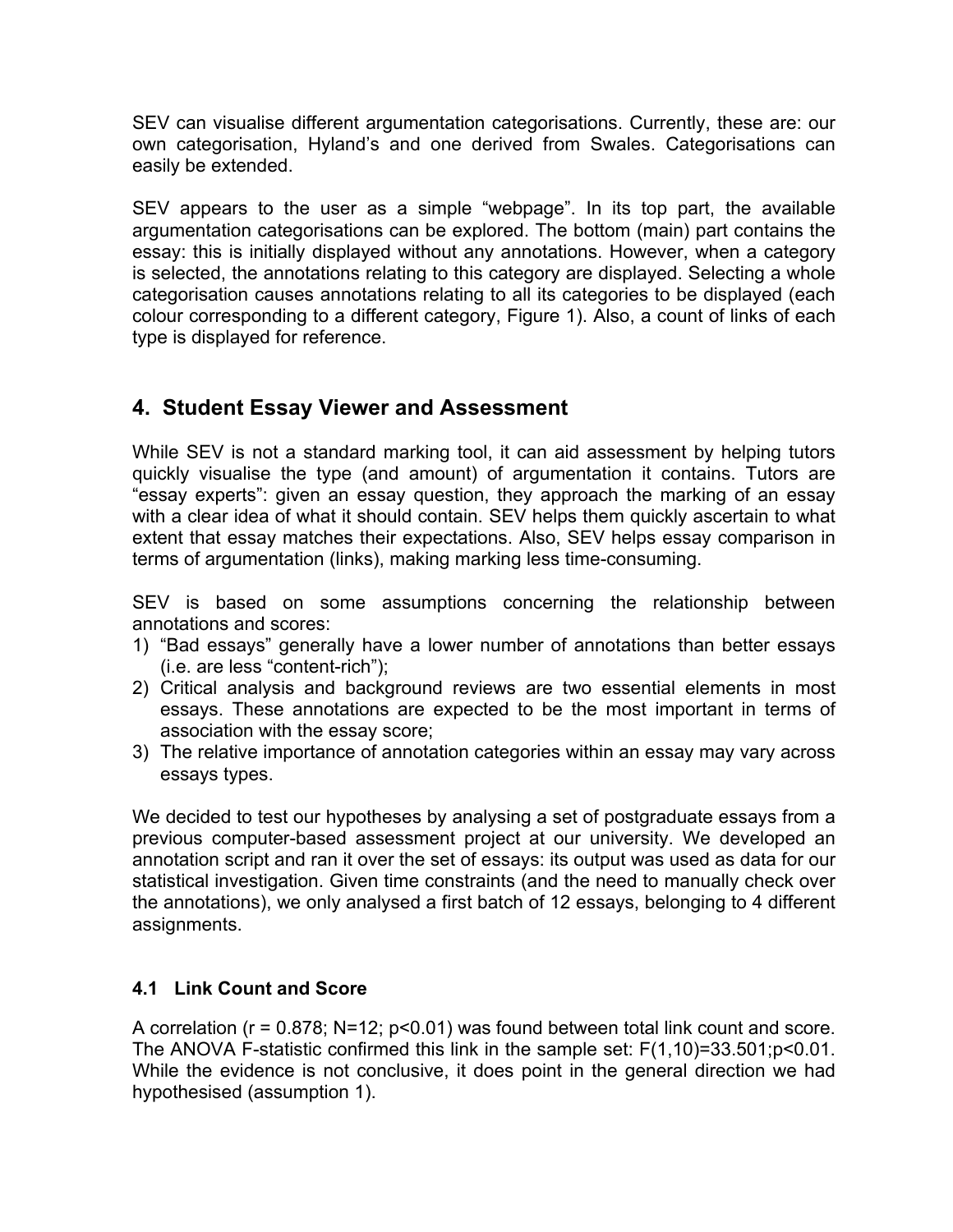

**Figure 1 - Correlation between Link Count and Score** 

#### **4.2 Link Categories and Score**

We then set out to determine the most important types of links for the "determination" of score. We ran a multiple regression analysis on the sample set, using the main annotation categories as independent variables and score as the dependent variable. "Positioning" was found to have the highest correlation with score (r=0.753;N=12;p<0.01). Not surprisingly, multiple stepwise regression found positioning and background (expected + reporting) to be the variables with greatest relative importance( F(1,10)= 18.462; p<0.01).



**Figure 2 - Correlation between number of "Positioning" links and score**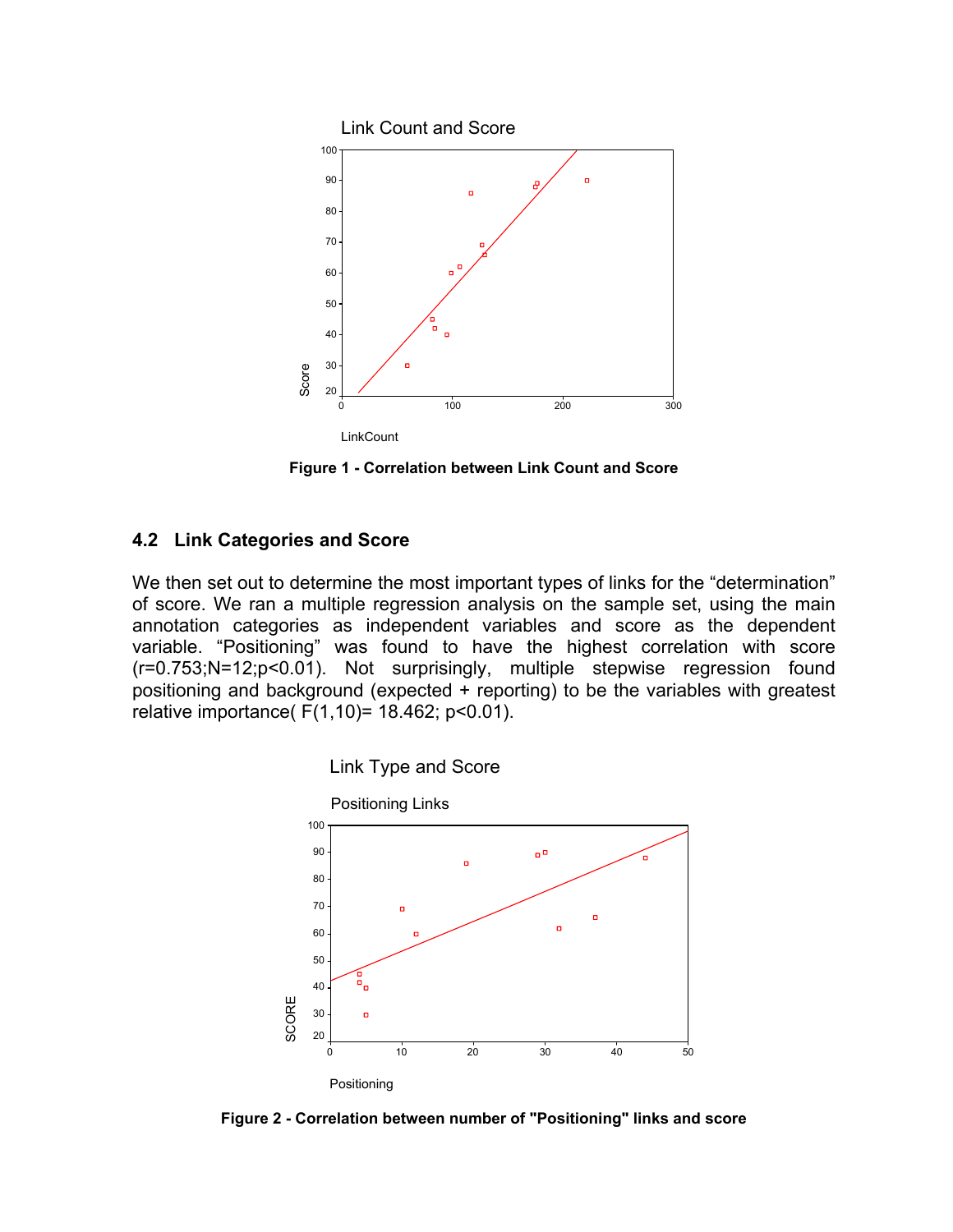#### **4.3 Annotation Categories and Essay Questions**

We have so far applied SEV to four different assignments. An analysis of the essay questions (Table 7) showed that they were answered by essays with different "link profiles" (Table 8).

| Question Asks                   | Assignment    | Example                                                                                                                                                                                                     |
|---------------------------------|---------------|-------------------------------------------------------------------------------------------------------------------------------------------------------------------------------------------------------------|
| 1. Summary +                    | Ass 1, part 2 | "In the light of Otto Peter's ideas say how each                                                                                                                                                            |
| How and Why                     |               | type can or cannot serve these ideas and why"                                                                                                                                                               |
| 2. Opinion<br>about X           | Ass 2, part 1 | - "Who do you think should define the learners"<br>needs in distance education?"                                                                                                                            |
|                                 | Ass 4, part 3 | - "State and define your views on the questions of                                                                                                                                                          |
|                                 |               | whether the research is adequately addressing                                                                                                                                                               |
|                                 |               | what you regard to be the important questions or<br>debates"                                                                                                                                                |
| 3. Describe +<br><b>Discuss</b> | Ass 2, part 2 | "Imagine you are student and your teacher has a<br>strong leaning towards the technical-vocational<br>orientation. Describe and discuss your experiences,<br>using concepts and examples from text book 1." |
|                                 | Ass 4, part 2 | "Define and discuss any cultural factors you observe<br>in relation to each of these questions"                                                                                                             |
| 3. Give example                 | Ass 4, part 1 | Provide examples of web links covering a wide range                                                                                                                                                         |
| οf<br>X.<br>and                 |               | of choose aspects of open and distance education                                                                                                                                                            |
| Critique X                      |               | and write a short critique of each.                                                                                                                                                                         |

|  | <b>Table 7 - Examples of Essay Questions</b> |  |  |
|--|----------------------------------------------|--|--|
|--|----------------------------------------------|--|--|

The basic idea is that, depending on the essay question, we expect to find a different "distribution" of links in the essay themselves. For instance, a question asking for a "summary" is usually answered by an essay containing many "reporting" links. Table 8 matches essay questions with our essay metadiscourse categories (Table 8).

#### **Table 8 – Examples of Essay Questions and Expected Links**

| <b>Example of Question</b> | Links Expected to be Important                                                                                                                                                                                                                                                         |
|----------------------------|----------------------------------------------------------------------------------------------------------------------------------------------------------------------------------------------------------------------------------------------------------------------------------------|
| 1. Summary of $X +$        | Essays answering such questions have a high number of the                                                                                                                                                                                                                              |
| How and Why                | following link types: reporting, positioning, expected, is about,<br>part and contrast.                                                                                                                                                                                                |
| 2. Opinion about X         | Essay has a high number of background, expected names,<br>positioning. However part link it does not seems very relevant                                                                                                                                                               |
| 3. Describe and Discuss    | Describe and Discuss essays feature a high number of support<br>and positioning links. In the case of assignment 2, part 2, there<br>was a low number of reporting links, as students were asked to<br>describe a hypothetical situation; however, this may not always<br>be the case. |
| 4. Give an example of X    | In these essays, analysis and summative connector links are                                                                                                                                                                                                                            |
| and Critique X             | higher than "is about" and "contrast" links.                                                                                                                                                                                                                                           |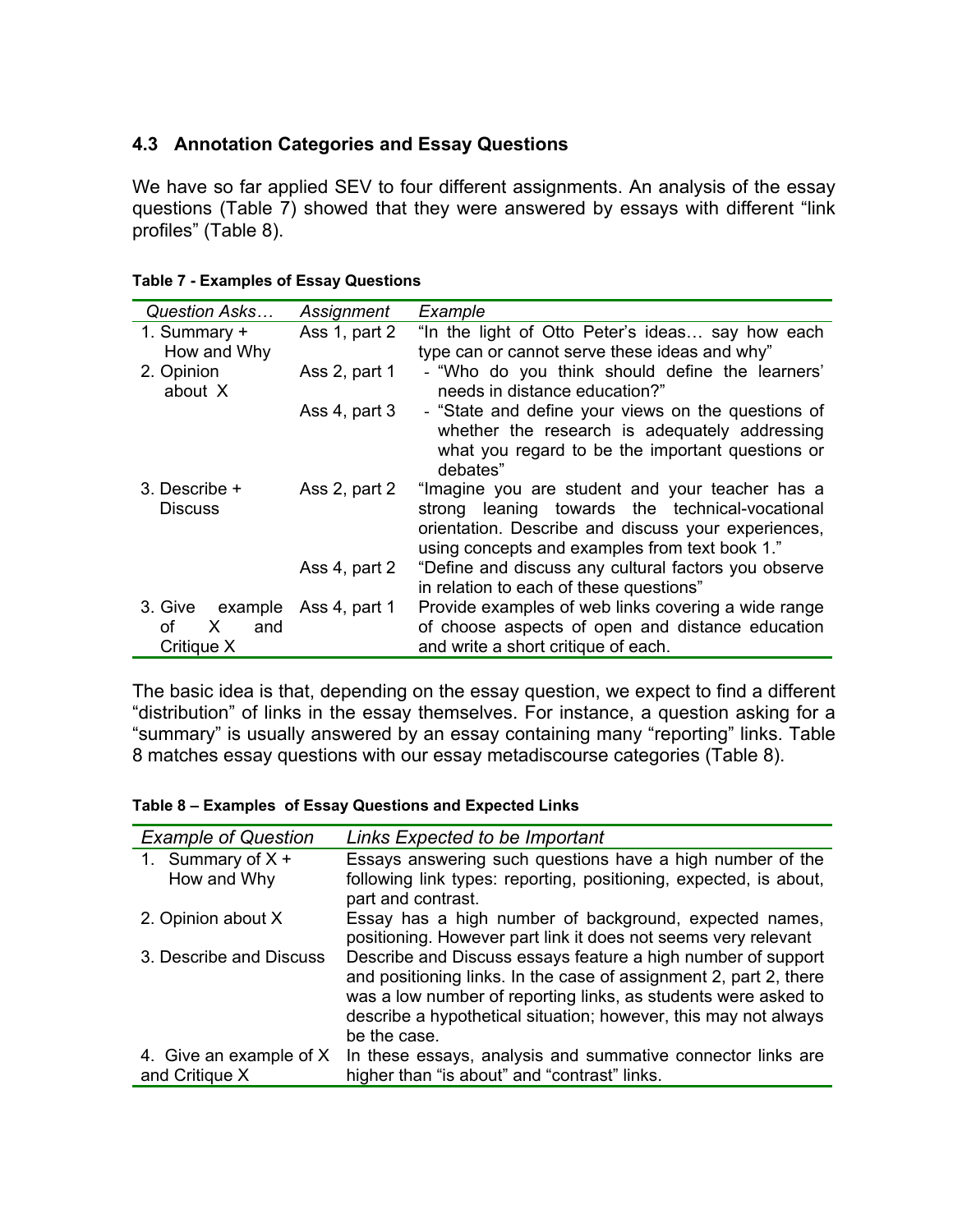We found stronger correlations for assignment 1 than, say, for assignment 4. This is because the former is a "standard" essay requiring background "reporting" and reasoning on it, while assignment 4 is less traditional and more difficult to "gauge" (as it was based on a required detailed web search)

#### **4.4 Student Essay Viewer and Feedback**

The main functionality of SEV, providing a quick visualisation of the type and amount of argumentation in an essay, is probably enough help for tutors, as they already know what they would like the essay to contain.

However, unlike tutors, students are often unclear about what exactly should go into a particular essay or might get "side-tracked" and use too many words covering one aspect of the essay (e.g. background) at the expense of others (e.g. positioning). By allowing visualisation of argumentation types, SEV could alert the student to a lack of certain types of argumentation. Such a warning should be linked to an analysis of the essay question like the one provided in section 4.3. For instance, if the question requires justifications or asks "why" and "how" questions, this suggests that the essay is expected to contain considerable "positioning" argumentation and that, in this case, lots of background material simply will not be sufficient.

## **5. Results and Future Work**

The main contribution of this paper is our student essay metadiscourse schema, which we have compared and contrasted with categorisations in the research essay domain (Section 1).

We have analysed links between argumentation extraction in essays and score for the purposes of aiding assessment (Section 4). We found that the total number of links seems to be correlated with score, that positioning and background (expected + reporting) are the variables that generally contribute the most to score prediction and that the essay question is associated with the relative importance of different link types in an essay.

We have implemented an easy-to-use tool to visualise the highlighted categories used in an essay and shown how the essay viewer can be helpful to both tutors and students. The main benefit for tutors is quick visualisation of the type of argumentation and concentration of links, while students can use the essay viewer to get feedback about their essay, particularly about lacking categories.

In our investigation, we have used real data, actual essays written by postgraduate students as part of their course. We believe that the results reported here are encouraging in terms of the quality and robustness of our current implementation. However, there is clearly a lot more work needed to make this technology easy enough to use for tutors and students (who are neither experts in language technologies nor 'power knowledge engineers') to use. Future implementations of the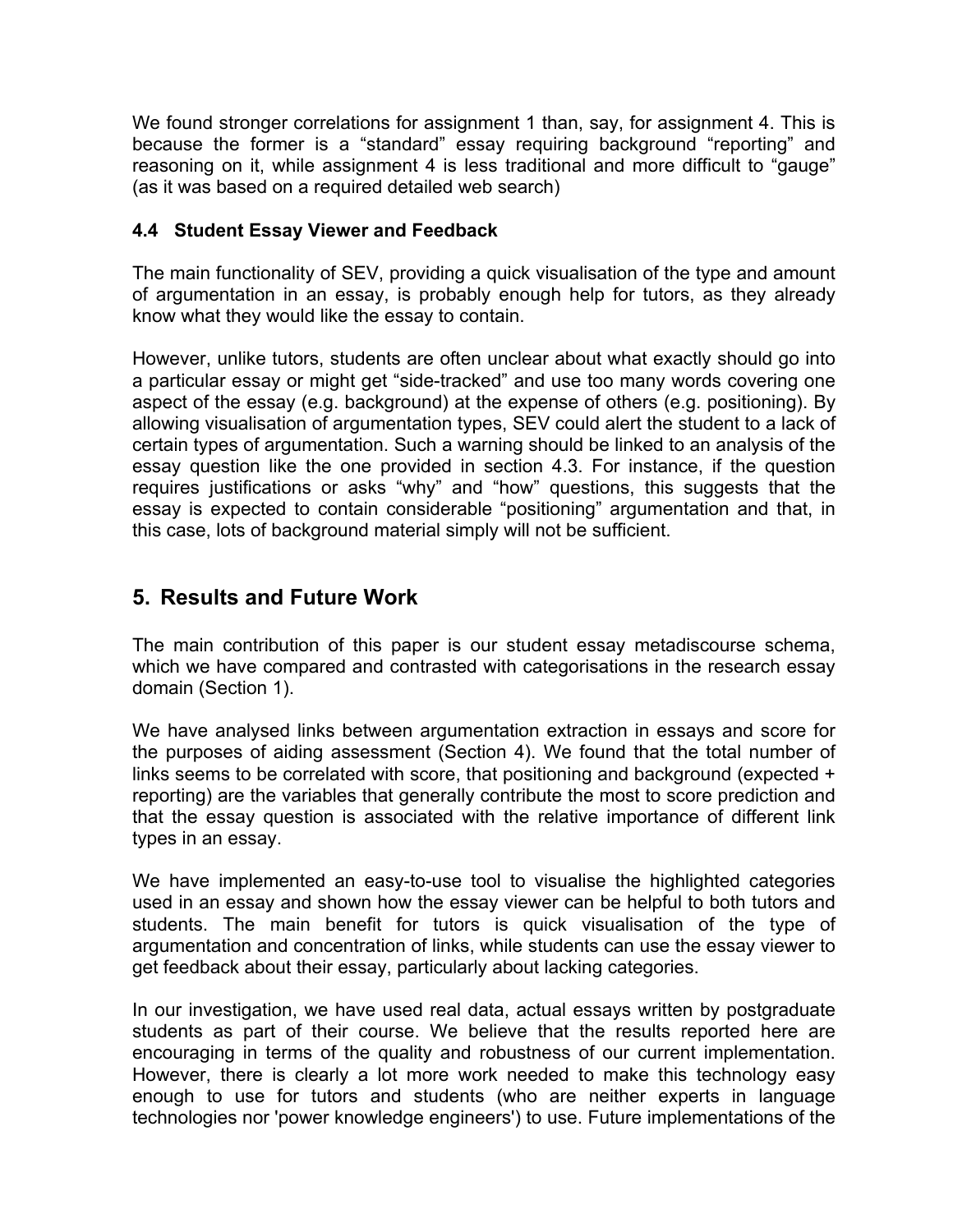student essay viewer could categorise longer linguistic units (e.g. sentences or paragraphs) and explain the reasons why a specific categorisation is assigned to them. These explanations might be displayed in pseudo-natural language.

As mentioned above, the inclusion of an "essay question analysis" tool – currently being implemented – will be particularly beneficial for students. In fact, the feedback component should use the essay question to determine what categories are expected to be prominent in an essay and alert the user if a relevant category is missing or underrepresented. This will give students valuable clues as to whether they are answering the question correctly.

## **6. Conclusion**

This paper has presented a generic metadiscourse annotation schema for student essays and highlighted its links to other schemas relating to academic papers. It has also described an argument visualisation tool for student essays that uses our essay annotation schema and a cue-based approach to detect argumentation.

We also explored some hypotheses as to how the student essay viewer may assist assessment and give formative feedback to students in their essay writing efforts.

### **References**

Bell, P. (1997) *Using Argument Representations to Make Thinking Visible for Individuals and Groups*. In R. Hall, N. Miyake, & N. Enyedy (Eds.), Proceedings of CSCL '97: The Second International Conference on Computer Support for Collaborative Learning, (pp. 10-19). Toronto: University of Toronto Press.

Buckingham Shum, S., Uren, V., Li, G., Domingue, J., Motta, E. (2002) *Visualizing Internetworked Argumentation*, in Visualizing Argumentation: Software Tools for Collaborative and Educational Sense-Making. Paul A. Kirschner, Simon J. Buckingham Shum and Chad S. Carr (Eds.), Springer-Verlag: London. http://www.VisualizingArgumentation.info

Ciravegna, F. (2001a) *Adaptive Information Extraction from Text by Rule Induction and Generalisation*, Proc. of 17th International Joint Conference on Artificial Intelligence (IJCAI 2001) , Seattle, August 2001.

Ciravegna, F. (2001b) LP<sup>2</sup> an Adaptive Algorithm for Information Extraction from *Web-related Texts*. Proc. of the IJCAI-2001 Workshop on Adaptive Text Extraction and Mining held in conjunction with the 17th International Conference on Artificial Intelligence (IJCAI-01), August, 2001.

Hyland, K. (1998) *Persuasion and Context: The Pragmatics of Academic Metadiscourse*, Journal of Pragmatics 30 (1998), 437–455.